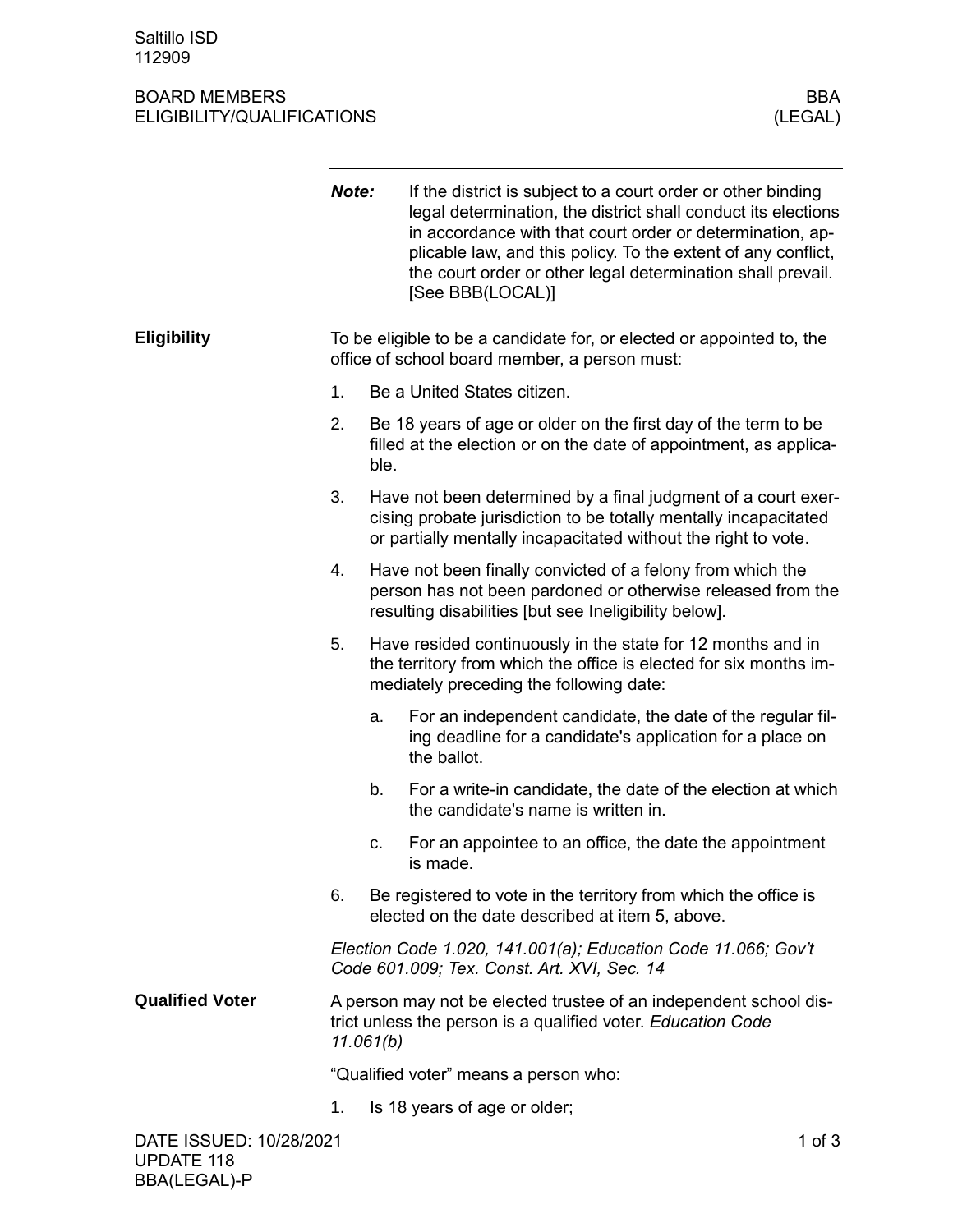## BOARD MEMBERS BBA ELIGIBILITY/QUALIFICATIONS (LEGAL)

- 2. Is a United States citizen;
- 3. Has not been determined by a final judgment of a court exercising probate jurisdiction to be totally mentally incapacitated or partially mentally incapacitated without the right to vote;
- 4. Has not been finally convicted of a felony or, if so convicted, has fully discharged the person's sentence, including any term of incarceration, parole, or supervision, or completed a period of probation ordered by any court; or been pardoned or otherwise released from the resulting disability to vote;
- 5. Is a resident of this state; and
- 6. Is a registered voter.

*Election Code 1.020, 11.002* [See *Atty. Gen. Op. KP-0251 (2019)* (concluding that the restoration of a convicted felon's qualification to vote under Election Code 11.002(a)(4)(A) after fully discharging a sentence does not restore the person's eligibility to hold public office under Election Code 141.001(a)(4))]

In the Election Code, "residence" means domicile, that is, one's home and fixed place of habitation to which one intends to return after any temporary absence. A person may not establish residence for the purpose of influencing the outcome of a certain election. A person does not lose the person's residence status by leaving to go to another place for temporary purposes only. A person does not acquire a residence in a place to which the person has come for temporary purposes only and without the intention of making that place the person's home. A person may not establish a residence at any place the person has not inhabited. A person may not designate a previous residence as a home and fixed place of habitation unless the person inhabits the place at the time of designation and intends to remain. *Election Code 1.015* **Residency** "Residence" **Defined** 

> *Note:* The issue of whether a candidate has satisfied residency requirements should be judicially determined. *State v. Fischer, 769 S.W.2d 619 (Tex. App.—Corpus Christi 1989, writ dism'd w.o.j.)*

For purposes of satisfying the continuous residency requirement, a person who claims an intent to return to a residence after a temporary absence may establish that intent only in accordance with Election Code 141.001(a-1), which does not apply to a person displaced from the person's residence due to a declared local, state, or national disaster. *Election Code 141.001(a-1)–(a-2) Intent to Return*